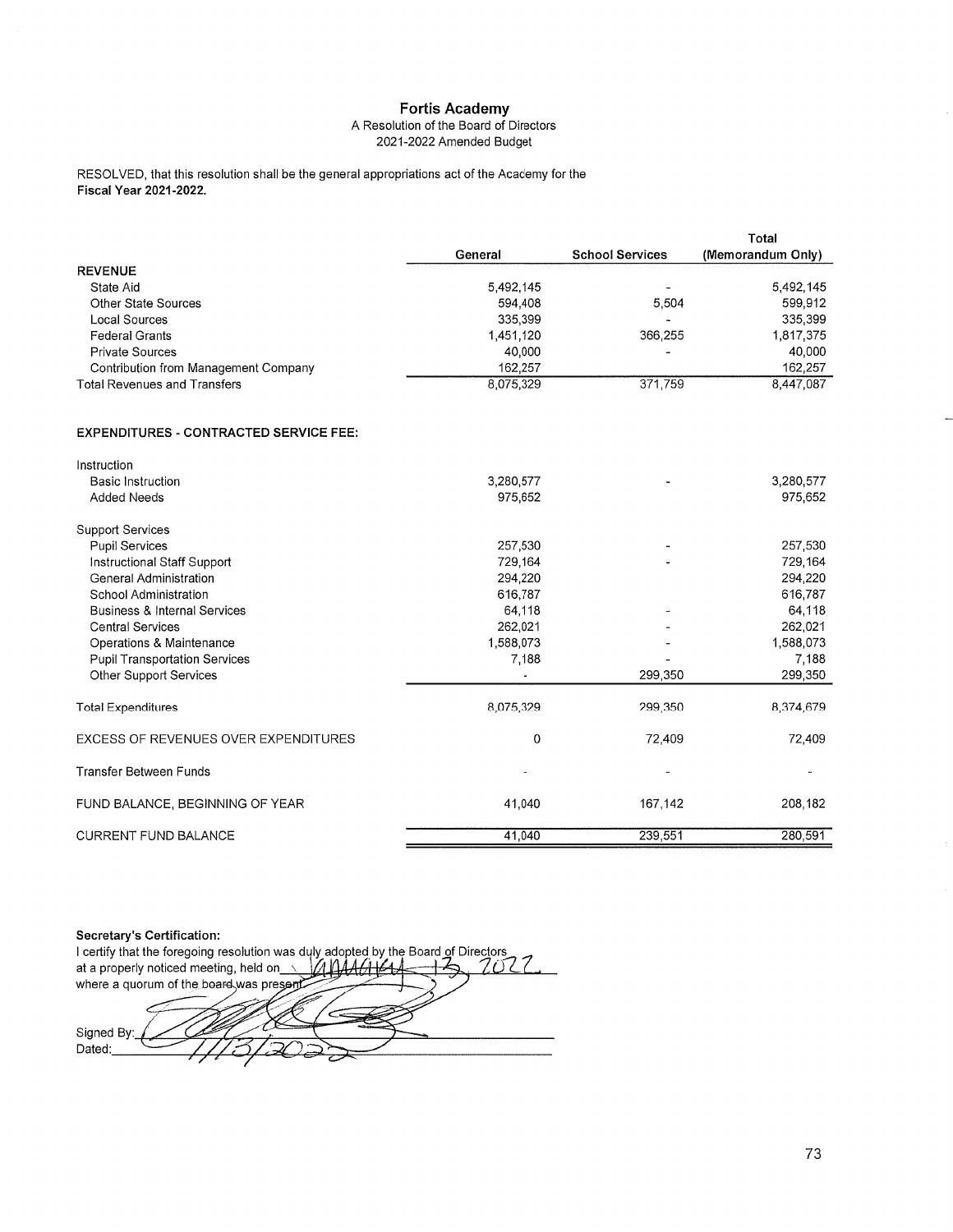2021-2022 Amended Budget Detail

|                                                  | 2021-2022<br>Amended |
|--------------------------------------------------|----------------------|
| <b>General Fund</b>                              |                      |
|                                                  |                      |
| <b>REVENUE</b><br>State Aid                      | 5,492,145            |
| Revenue from State Sources                       | 594,408              |
| Revenue from Local Sources                       | 335,399              |
| Restricted-Federal 'Pass thru' Grants - Title I  | 284,860              |
| Restricted-Federal 'Pass thru' Grants - Title II | 44,755               |
| Restricted-Federal 'Pass thru' Grants - Title IV | 29,095               |
| Restricted-Federal 'Pass thru' Grants - IDEA     | 126,010              |
| Restricted-Federal 'Pass thru' Grants - CRF      | 54,145               |
| Restricted-Federal 'Pass thru' Grants - GEER     | 59,965               |
| Restricted-Federal 'Pass thru' Grants - ESSER    | 852,290              |
| <b>Revenue from Private Sources</b>              | 40,000               |
| <b>Contribution from Management Company</b>      | 162,257              |
| <b>Total Revenue &amp; Other Transactions</b>    | 8,075,329            |
| <b>EXPENDITURES</b>                              |                      |
| <b>Basic Instruction</b>                         |                      |
| Salaries, Taxes, & Benefits                      | 2,773,054            |
| Local Meetings                                   | 7,763                |
| Printing and Binding                             | 30,876               |
| <b>Teaching Supplies</b>                         | 254,717              |
| <b>Textbooks</b>                                 | 53,751               |
| Software & Equipment                             | 1,275                |
| <b>Equipment Lease</b>                           | 67,140               |
| Dues/Memberships                                 | 4,080                |
| Field trips                                      | 17,125               |
| <b>Contracted Services</b>                       | 31,476               |
| <b>Employment Expenses</b>                       | 1,620                |
| Finger Printing & Background Checks              | 2,700                |
| <b>Board Funds</b>                               | 35,000               |
| <b>Total - Basic Instruction</b>                 | 3,280,577            |
| <b>Added Needs</b>                               |                      |
|                                                  |                      |
| <b>Compensatory Education</b>                    |                      |
| Salaries, Taxes, & Benefits                      | 526,470              |
| <b>Teaching Supplies</b>                         | 118,722              |
| <b>Subtotal - Compensatory Education</b>         | 645,192              |
| <b>Special Education</b>                         |                      |
| Salaries, Taxes, & Benefits                      | 297,996              |
| Local Meetings                                   | 375                  |
| <b>Workshops and Conferences</b>                 | 1,116                |
| <b>Teaching Supplies</b>                         | 2,380                |
| Software & Equipment                             | 770                  |
| <b>Indirect Costs</b>                            | 27,823               |
| <b>Subtotal - Special Education</b>              | 330,460              |
| <b>Total - Added Needs</b>                       | 975,652              |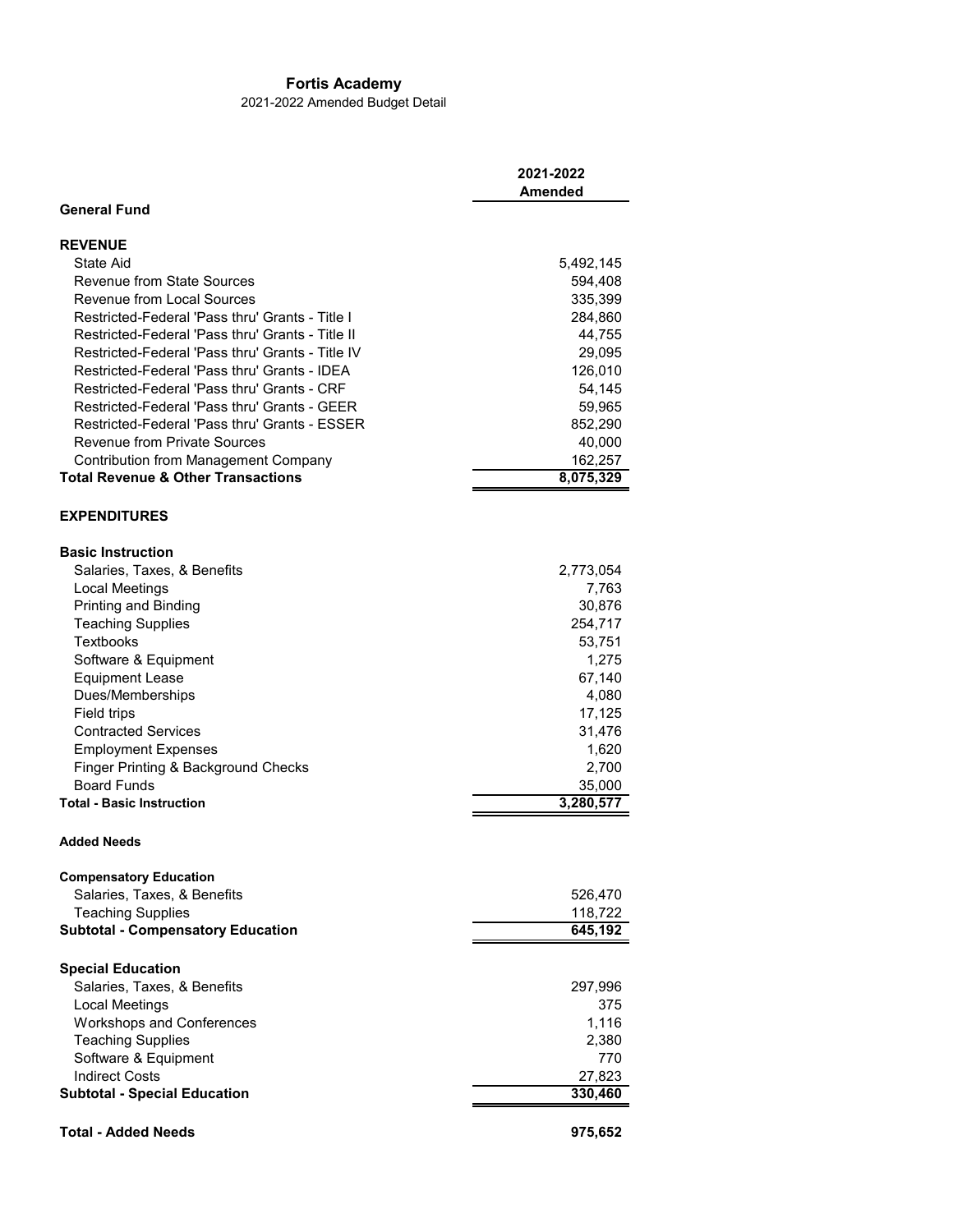| <b>Pupil Services</b>                                          |                   |
|----------------------------------------------------------------|-------------------|
| <b>Occupational Therapist Services</b>                         | 73,094            |
| <b>Psychological Services</b>                                  | 34,121            |
| Speech Pathology<br>Social Work Services                       | 97,798            |
| <b>Total - Pupil Services</b>                                  | 52,517<br>257,530 |
|                                                                |                   |
| <b>Instructional Staff Support</b>                             |                   |
| Salaries, Taxes, & Benefits                                    | 416,226           |
| <b>Workshops and Conferences</b>                               | 6,265             |
| Improvement of Instruction                                     | 111,557           |
| <b>Professional Development</b>                                | 85,024            |
| Library Books<br>Library                                       | 4,000<br>450      |
| Technology                                                     | 62,137            |
| <b>Special Education</b>                                       | 26,744            |
| Recess Aides                                                   | 16,761            |
| <b>Total - Instructional Staff Support</b>                     | 729,164           |
| <b>General Administration</b>                                  |                   |
|                                                                |                   |
| <b>Board of Education</b><br>Board of Education Administration | 34,029            |
| Legal Fees                                                     | 7,250             |
| Audit                                                          | 11,000            |
| Travel & Expense Staff                                         | 500               |
| Insurance                                                      | 11,600            |
| <b>Subtotal - Board of Education</b>                           | 64,379            |
| <b>Executive Administration</b>                                |                   |
|                                                                |                   |
| Executive Administration                                       |                   |
| Oversight Fee                                                  | 41,567<br>188,274 |
| <b>Subtotal - Executive Administration</b>                     | 229,841           |
| <b>Total - General Administration</b>                          | 294,220           |
| <b>School Administration</b>                                   |                   |
|                                                                |                   |
| <b>Office of the Principal</b><br>Salaries, Taxes, & Benefits  | 235,273           |
| <b>Local Meetings</b>                                          | 8,025             |
| <b>Workshops and Conferences</b>                               | 5,198             |
| Mailing                                                        | 5,850             |
| Printing & Binding                                             | 2,025             |
| <b>Office Supplies</b>                                         | 6,500             |
| Dues/Memberships                                               | 3,500             |
| Advertising<br><b>Contracted Services</b>                      | 161,064<br>1,760  |
| <b>Bank Charges</b>                                            | 640               |
| <b>Indirect Costs</b>                                          | 51,864            |
| Subtotal - Office of the Principal                             | 481,699           |
| <b>Other School Administration</b>                             |                   |
| Admissions & Other Administrative Support                      | 104,608           |
| Salaries, Taxes, & Benefits                                    | 27,110            |
| <b>Local Meetings</b>                                          | 500               |
| <b>Workshops and Conferences</b>                               | 370               |
| Printing & Binding                                             | 2,500             |
| <b>Subtotal - Other School Administration</b>                  | 135,088           |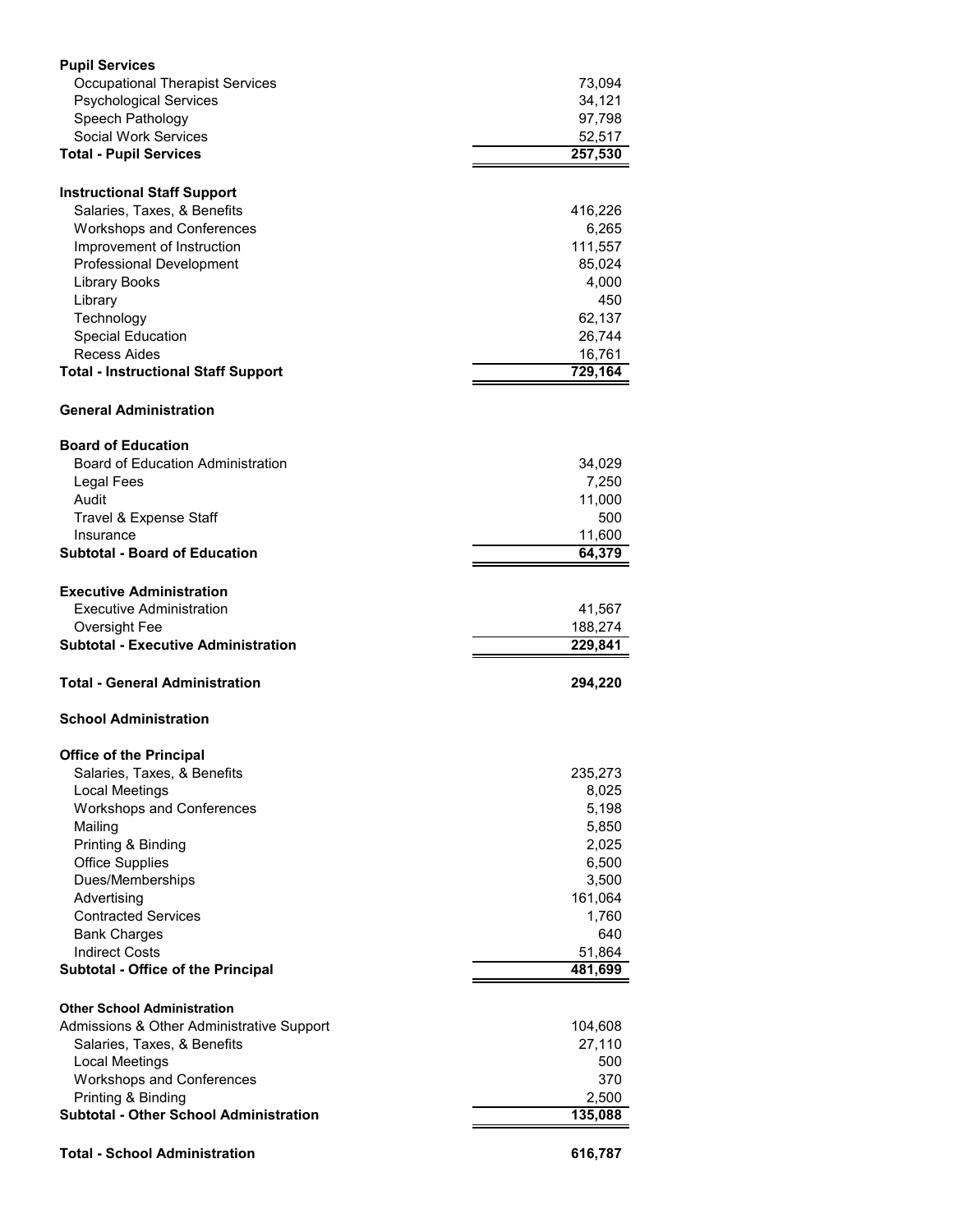| <b>Business &amp; Internal Services</b>                                                 |           |
|-----------------------------------------------------------------------------------------|-----------|
| <b>Fiscal Services</b>                                                                  | 61,749    |
| <b>Internal Distribution Services</b>                                                   | 2,369     |
| <b>Total - Business &amp; Internal Services</b>                                         | 64,118    |
|                                                                                         |           |
| <b>Central Services</b>                                                                 |           |
| <b>Information Services</b>                                                             | 29,282    |
| Staff/Personnel Services                                                                | 112,044   |
| Data Processing Services                                                                | 86,408    |
| <b>Other Central Services</b>                                                           | 34,287    |
| <b>Total - Central Services</b>                                                         | 262,021   |
| <b>Operations &amp; Maintenance</b>                                                     |           |
| <b>Internal Building Services</b>                                                       | 13,947    |
| Telephone                                                                               | 2,715     |
| Heat                                                                                    |           |
|                                                                                         | 10,700    |
| Electric                                                                                | 53,350    |
| Sewer                                                                                   | 8,650     |
| Waste & Trash Disposal                                                                  | 4,300     |
| <b>Building Maintenance &amp; Repair</b>                                                | 257,487   |
| Equipment Maintenance & Repair                                                          | 5,890     |
| Lease of Building                                                                       | 1,071,680 |
| Lease of Equipment                                                                      | 8,945     |
| Supplies                                                                                | 7,113     |
| <b>Equipment Purchases</b>                                                              | 36,034    |
| Liability Insurance                                                                     | 1,500     |
| <b>Property Taxes</b>                                                                   | 78,312    |
| Property Insurance                                                                      | 10,900    |
| Safety & Security                                                                       | 16,550    |
| <b>Total - Operations &amp; Maintenance</b>                                             | 1,588,073 |
|                                                                                         |           |
| <b>Pupil Transportation Services</b>                                                    |           |
| <b>Contracted Transportation</b>                                                        | 7,188     |
| <b>Total - Pupil Transportation Services</b>                                            | 7,188     |
| <b>Other Support Services</b>                                                           |           |
| <b>Pupil Activities</b>                                                                 |           |
| Salaries, Taxes, & Benefits                                                             |           |
| <b>Contracted Services</b>                                                              |           |
| <b>Supplies</b>                                                                         |           |
| <b>Total - Pupil Activities</b>                                                         |           |
|                                                                                         |           |
| Outgoing Transfer to School Service Fund                                                |           |
| Total Expenditures & Other Transactions                                                 | 8,075,329 |
|                                                                                         |           |
| <b>Revenues and Other Financing Sources Over</b><br>(Under) Expenditures and Other Uses | 0         |
|                                                                                         |           |
| Beginning Fund Balance (7/1)                                                            | 41,040    |
| <b>Ending Fund Balance</b>                                                              | 41,040    |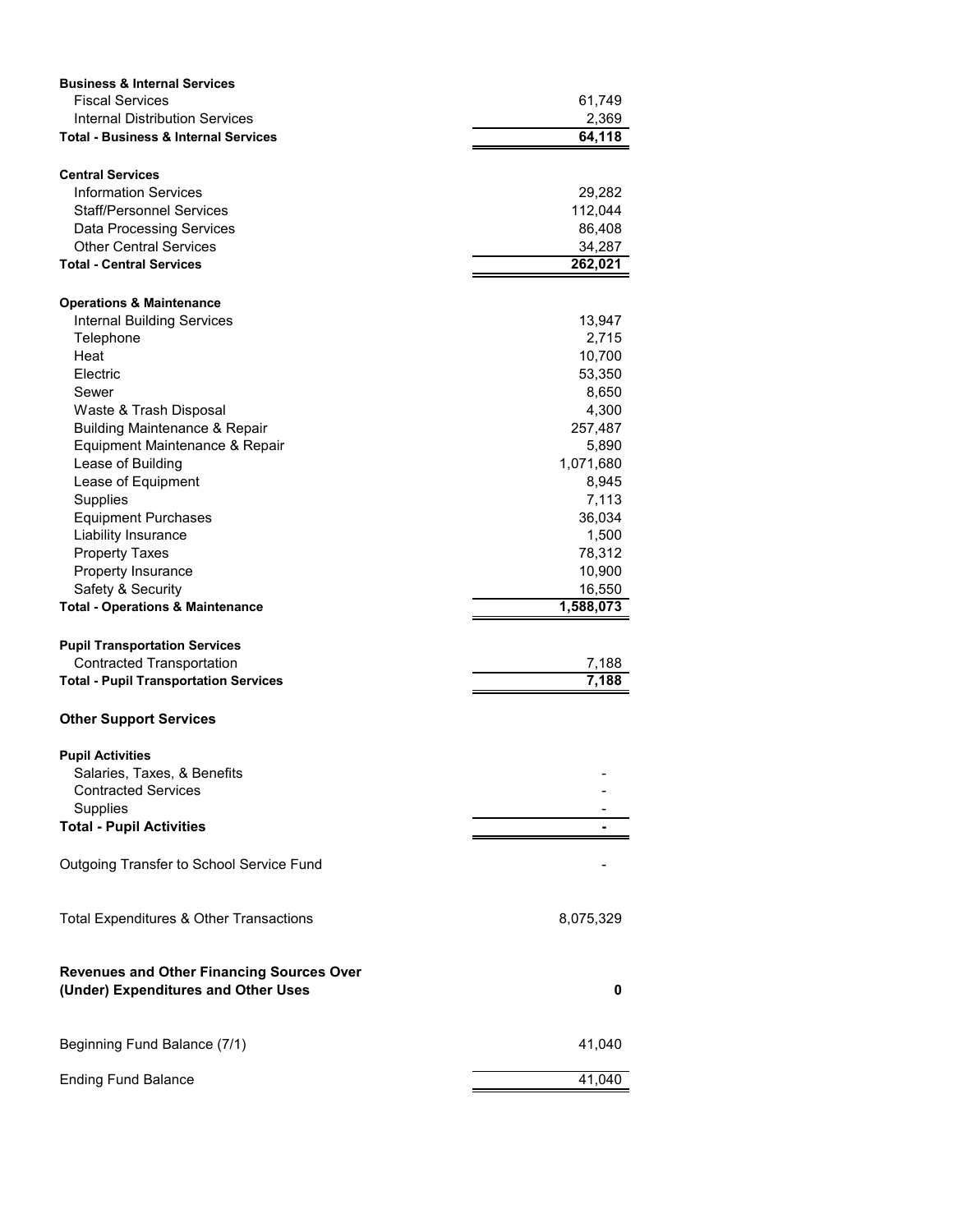| <b>School Service Fund</b>                                                                       |         |  |
|--------------------------------------------------------------------------------------------------|---------|--|
| Department of Agriculture                                                                        | 269,448 |  |
| Department of Agriculture - Breakfast                                                            | 74,833  |  |
| Department of Agriculture - Fruit/Veg                                                            |         |  |
| Commodities                                                                                      | 21,974  |  |
| <b>Other USDA Grants</b>                                                                         |         |  |
| <b>Total Food Service Revenue</b>                                                                | 371,759 |  |
| <b>Transfer In from General Fund</b>                                                             |         |  |
| <b>Total Revenue and Incoming Transfers</b>                                                      | 371,759 |  |
| <b>EXPENDITURES</b><br><b>Food Services</b><br>Supplies, Materials including Commodities expense | 296,148 |  |
| Salaries & Wages                                                                                 | 3,202   |  |
| <b>Total Food Service Expenditures</b>                                                           | 299,350 |  |
| <b>Revenues and Other Financing Sources Over</b>                                                 |         |  |
| (Under) Expenditures and Other Uses                                                              | 72,409  |  |
| Beginning Fund Balance (7/1)                                                                     | 167,142 |  |
| <b>Ending Food Service Fund Balance</b>                                                          | 239,551 |  |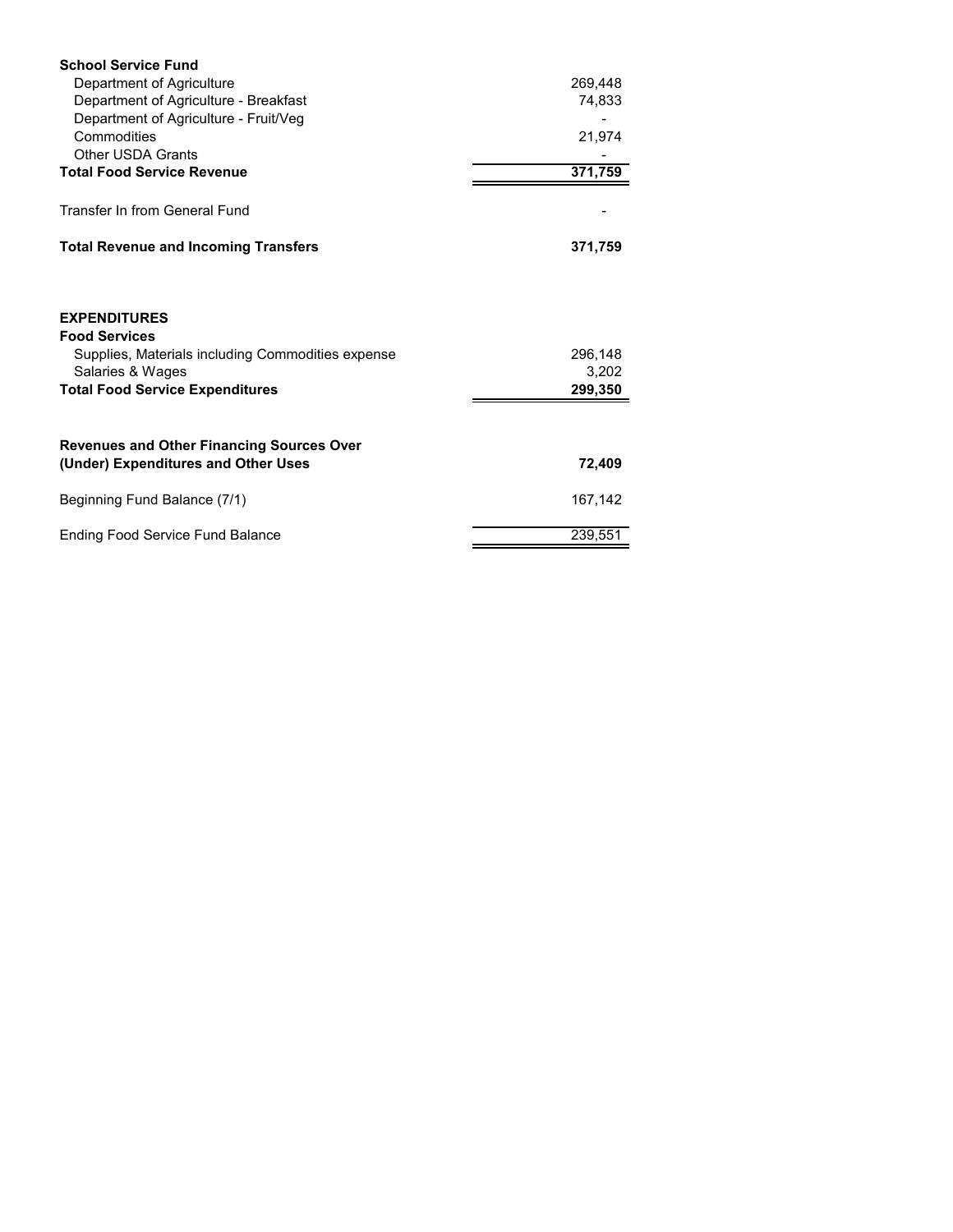2021-22 Initial Budget Comparison to 2021-22 Amended Budget

|                                               | 2021-22<br><b>Initial Budget</b><br>Proposal | 2021-22<br><b>Amended Budget</b><br><b>Proposal</b> | Change     |
|-----------------------------------------------|----------------------------------------------|-----------------------------------------------------|------------|
| <b>REVENUE</b>                                |                                              |                                                     |            |
| State Aid                                     | 5,702,248                                    | 5,492,145                                           | (210, 103) |
| <b>Other State Sources</b>                    | 537,188                                      | 599,912                                             | 62,724     |
| <b>Local Sources</b>                          | 326,657                                      | 335,399                                             | 8,742      |
| <b>Federal Grants</b>                         | 2,629,177                                    | 1,817,375                                           | (811, 802) |
| <b>Private Sources</b>                        | 40,000                                       | 40,000                                              |            |
| <b>Contribution from Management Company</b>   |                                              | 162,257                                             | 162,257    |
| <b>Total Revenues and Transfers</b>           | 9,235,270                                    | 8,447,087                                           | (788, 183) |
| <b>EXPENDITURES - CONTRACTED SERVICE FEE:</b> |                                              |                                                     |            |
| Instruction                                   |                                              |                                                     |            |
| <b>Basic Instruction</b>                      | 3,667,892                                    | 3,280,577                                           | (387, 315) |
| <b>Added Needs</b>                            | 946,085                                      | 975,652                                             | 29,567     |
| <b>Support Services</b>                       |                                              |                                                     |            |
| <b>Pupil Services</b>                         | 257,440                                      | 257,530                                             | 90         |
| Instructional Staff Support                   | 722,540                                      | 729,164                                             | 6,624      |
| <b>General Administration</b>                 | 302,872                                      | 294,220                                             | (8,652)    |
| School Administration                         | 539,940                                      | 616,787                                             | 76,847     |
| <b>Business &amp; Internal Services</b>       | 83,203                                       | 64,118                                              | (19,085)   |
| <b>Central Services</b>                       | 295,983                                      | 262,021                                             | (33,962)   |
| Operations & Maintenance                      | 2,040,353                                    | 1,588,073                                           | (452, 280) |
| <b>Pupil Transportation Services</b>          | 7,188                                        | 7,188                                               |            |
| <b>Other Support Services</b>                 | 332,081                                      | 299,350                                             | (32, 731)  |
| <b>Total Expenditures</b>                     | 9,195,576                                    | 8,374,679                                           | (820, 897) |
| <b>EXCESS OF REVENUES OVER EXPENDITURES</b>   | 39,694                                       | 72,409                                              | 32,715     |
| <b>Transfer Between Funds</b>                 |                                              |                                                     |            |
| FUND BALANCE, BEGINNING OF YEAR               | 173,582                                      | 208,182                                             | 34,600     |
| <b>CURRENT FUND BALANCE</b>                   | 213,276                                      | 280,591                                             | 67,315     |